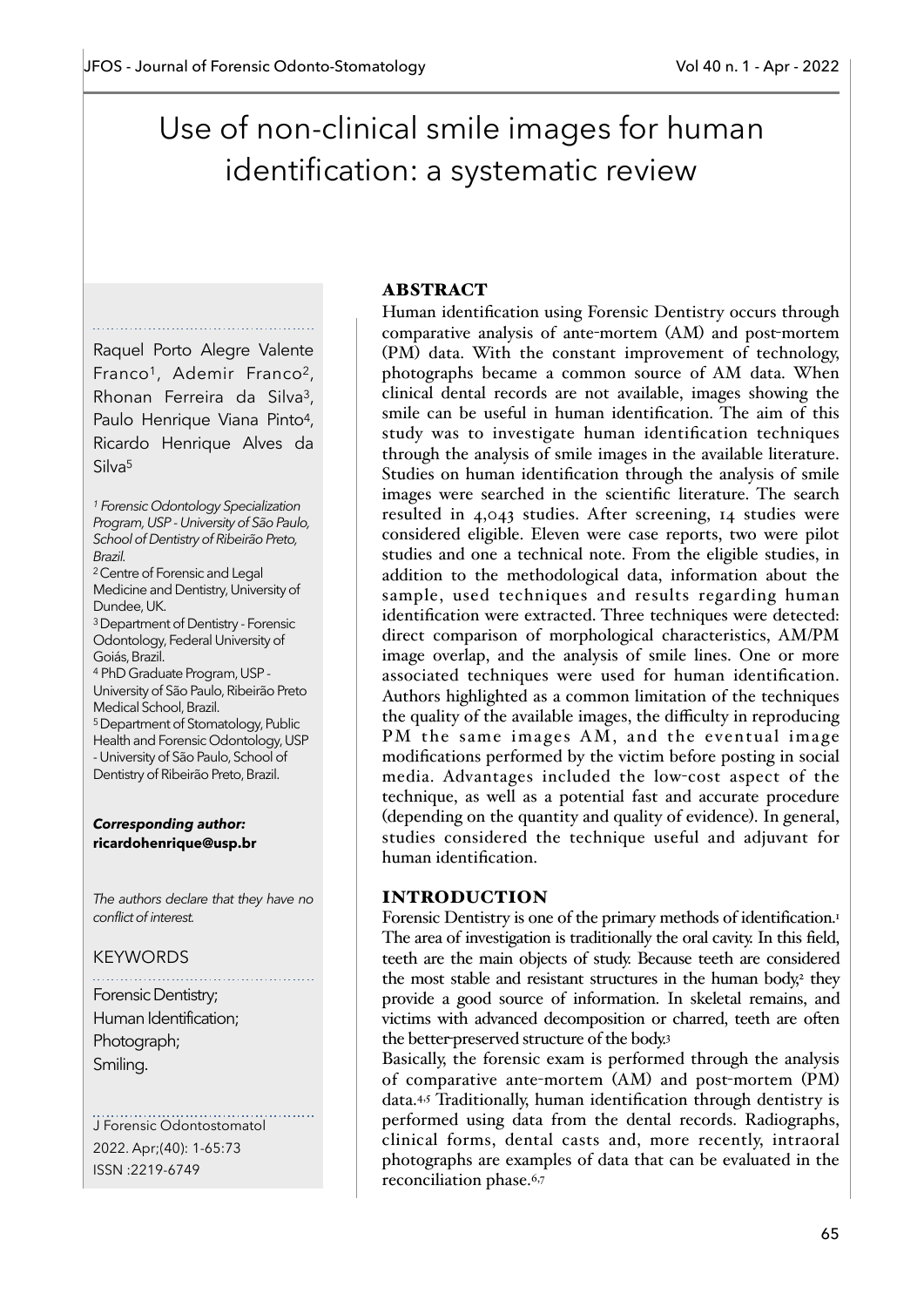With the improvement of technology, smartphones became tools capable of taking selfportraits. The frontal camera is a device that works as a kind of mirror, which allows the user to see and self-evaluate before taking the photograph. 8 The act self-photographic registration become popular in recent years. Worldwide, millions of social media users such as FacebookTM, InstagramTM and TikTokTM feed their profiles with images of their faces and their daily activities. The so-called selfies (photographs of the individual taken by him/herself), became more popular. The word "selfie", a reduction of the term "self-portrait photograph", was considered, in 2013, the word of the year by the Oxford dictionary.4 Taken mainly focusing and framing the face,9 selfies can be useful in the forensic context. Moreover, in specific cases, casual photographs and videos showing the smile might be the only available data to identify a missing person.

Therefore, the present work aimed to investigate the existing literature on techniques to analyze smile photographs as a comparative method for human identification.

# MATERIAL AND METHODS

### *Study Design*

Studies on human identification through smile analysis have been sought in the literature. The nature of the present study was qualitative, consisting of a systematic review. The review was carried out according to the parameters of Preferred Reporting Items for Systematic Reviews and Meta-Analyzes (PRISMA)10 and based on Cochrane standards.<sup>11</sup>

# *Eligibility*

The present study was conducted based on the following guiding question: "What is the expert relevance of non-clinical images of the smile for human identification?". To structure this question, the PICO strategy was used, in which P (person) = comparative human identification techniques in Forensic Dentistry; I (intervention) = non-clinical photographs of the smile; C (comparison) = post-mortem dental data and O (outcome) = limitations and advantages of the technique.

Studies human identification cases by smile analysis and studies describing the techniques were included. Literature reviews, letters to the

editor, abstracts for conference proceedings and non-scientific articles were excluded, as well as original studies that did not clarify the methodology used.

## *Variables and sources*

Pubmed, Lilacs, Web of Science, Scielo, Scopus, Embase, Open Gray and Open Acess Thesis and Dissertation were the databases used for primary data collection. The terms to be searched were first searched in the Medical Subject Headings (MeSH) and Descriptors in Health Sciences (DeCS) and the Boolean operators "AND" and "OR" were used. The terms were divided into two groups with word variations. The first group included the terms "smile identification", "selfie identification", "smile photography" and "selfie photography". In the second group, the terms "smiling", "human identification", "dental photography", "forensic" and "dental records" were included. The research was carried out on April, 2020, without restriction of year or language of publication of the study.

The studies found in the mentioned databases were imported into MendeleyTM (Mendeley Ltd., London, UK), software used to organize the volume of studies and exclude duplicates. As soon as they were imported into the software, duplicates were automatically deleted. Studies that remained duplicated were deleted manually, after the first filtering.

# *Selection of studies*

The survey of studies was carried out in three phases. In each selection phase, the process was supervised by a second examiner. The first phase was the selection of study titles. Studies that did not have titles related to the objective of this study were excluded. The names of the authors of the studies and the journals in which they were published were not blinded. In the second phase, the study abstracts were read and included or excluded, based on the eligibility criteria. Studies with abstracts with insufficient data were maintained for the next phase. In the third phase, the study was read in its entirety. The studies excluded in this phase had their reasons recorded.

### *Data extraction*

General data were extracted from each study, such as the name of the authors, year, country, and journal of publication. Were registered the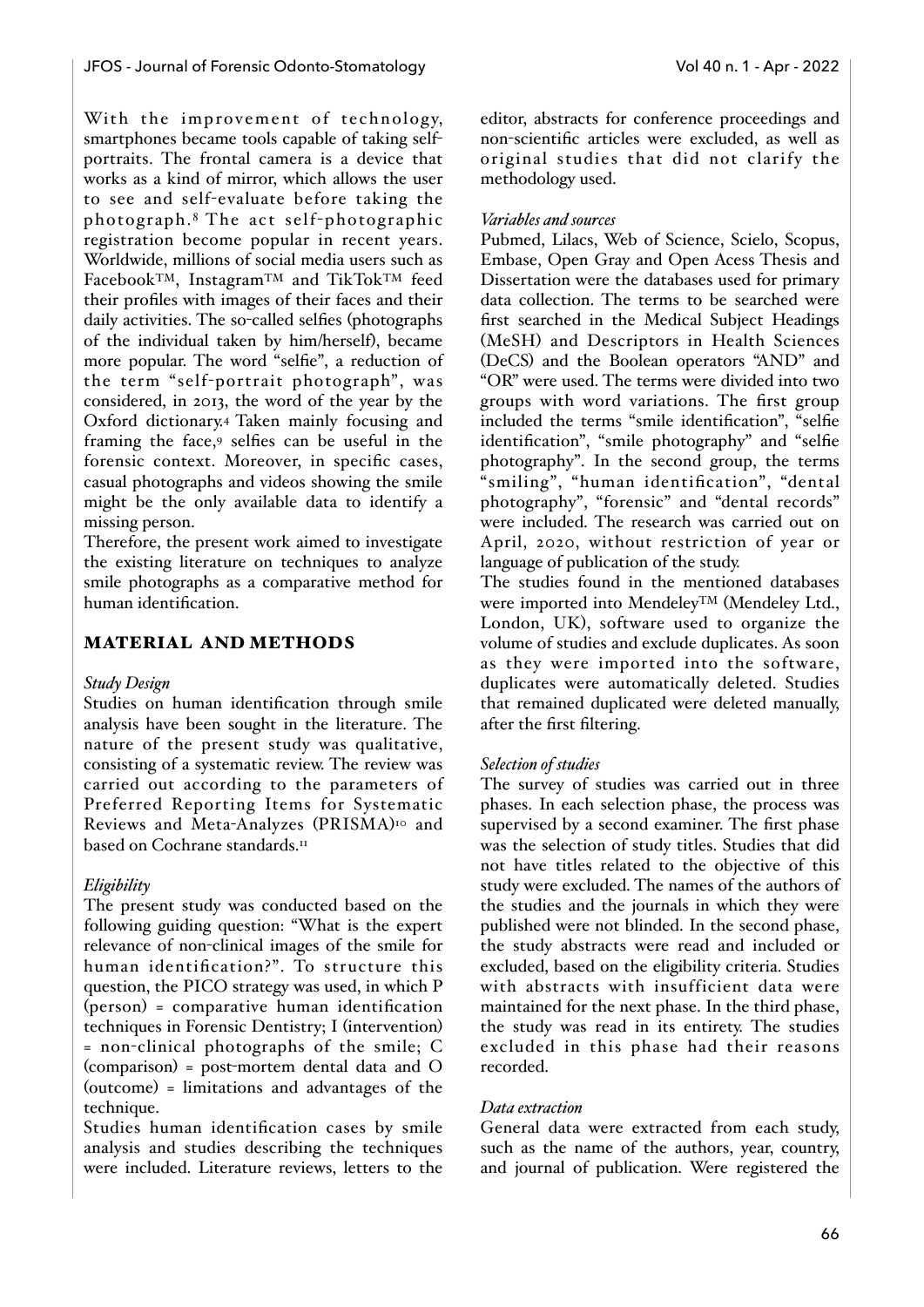number of individuals reported, the type of smile image (selfies, photos or videos), technique used for the analysis, software used for the comparison and the type study (case report, case series, pilot study or technical note).

## *Risk of bias in the included studies*

The Joanna Briggs Institute (JBI) checklist was used as a tool to assess the risk of bias in case reports, case reports in series and cross-sectional observational.12 Eligible studies were assessed based on the percentage of positive responses to the requirements of the JBI checklists. Studies with less than 50% positive responses to the checklist were considered as high risk of bias. A moderate risk of bias was considered when 50 to 69% of the questions in the checklist were positive and a low risk of bias was considered when more than 70% of the questions in the checklist were positively marked.

## **RESULTS**

## *Selection of studies*

The initial search in the databases, with the terms described, showed 4,053 studies. The studies found in each database, as well as the terms used in the search are described in Table 1. The studies found in the Open Gray and Open Access Thesis and Dissertation databases were not exported, as they were not scientific articles. In the remaining databases, after being exported to the MendeleyTM platform (Mendeley Ltd., London, UK), the studies were automatically checked for duplicates and reduced to 4,028.

| <b>Database</b>                                   | <b>Terms</b>                                                                                                                                                                                                                                                                                                                                                                                                                                 | <b>Results</b> |
|---------------------------------------------------|----------------------------------------------------------------------------------------------------------------------------------------------------------------------------------------------------------------------------------------------------------------------------------------------------------------------------------------------------------------------------------------------------------------------------------------------|----------------|
| <b>PubMed</b>                                     | ((((smile OR smiling OR selfie OR records)) AND (dental OR oral<br>OR teeth OR tooth)) AND (identification OR photography)) AND<br>forensic                                                                                                                                                                                                                                                                                                  | 484            |
| <b>Lilacs</b>                                     | (records OR photography) AND (smiling OR dental OR oral OR<br>teeth OR tooth) AND (identification OR forensic)                                                                                                                                                                                                                                                                                                                               | 183            |
| <b>Web of Science</b>                             | ALL=((smile OR selfie OR records OR smiling) AND (dental OR<br>oral OR teeth OR tooth) AND (identification OR photography)<br>AND (forensic))                                                                                                                                                                                                                                                                                                |                |
| <b>Scielo</b>                                     | (records OR photography) AND (smiling OR dental OR oral OR<br>teeth OR tooth) AND (identification OR forensic)                                                                                                                                                                                                                                                                                                                               | 42             |
| <b>Scopus</b>                                     | ALL ((smile OR selfie OR records OR smiling) AND (dental<br>OR oral OR teeth OR tooth) AND (identification OR<br>photography) AND (forensic)) AND (LIMIT-TO<br>(DOCTYPE, "ar"))                                                                                                                                                                                                                                                              | 2697           |
| <b>Embase</b>                                     | ('smile' OR 'smile'/exp OR smile OR selfie OR 'records' OR<br>'records'/exp OR records OR 'smiling' OR 'smiling'/exp OR smiling)<br>AND ('dental' OR 'dental'/exp OR dental OR oral OR 'teeth' OR<br>'teeth'/exp OR teeth OR 'tooth' OR 'tooth'/exp OR tooth) AND<br>('identification' OR 'identification'/exp OR identification OR<br>'photography' OR 'photography'/exp OR photography) AND<br>forensic AND [article]/lim AND [embase]/lim | 391            |
| <b>Open Grey</b>                                  | (smile OR smiling OR selfie OR records) AND (dental OR oral OR<br>teeth OR tooth) AND (identification OR photography) AND<br>(forensic)                                                                                                                                                                                                                                                                                                      | I              |
| <b>Open access</b><br>theses and<br>dissertations | (smile OR smiling OR selfie OR records) AND (deal OR oral OR<br>teeth OR tooth) AND (identification OR photography) AND<br>(forensic)                                                                                                                                                                                                                                                                                                        | IO             |
| <b>TOTAL</b>                                      |                                                                                                                                                                                                                                                                                                                                                                                                                                              | 4053           |

Table 1. Results of studies found using specific terms in the search platforms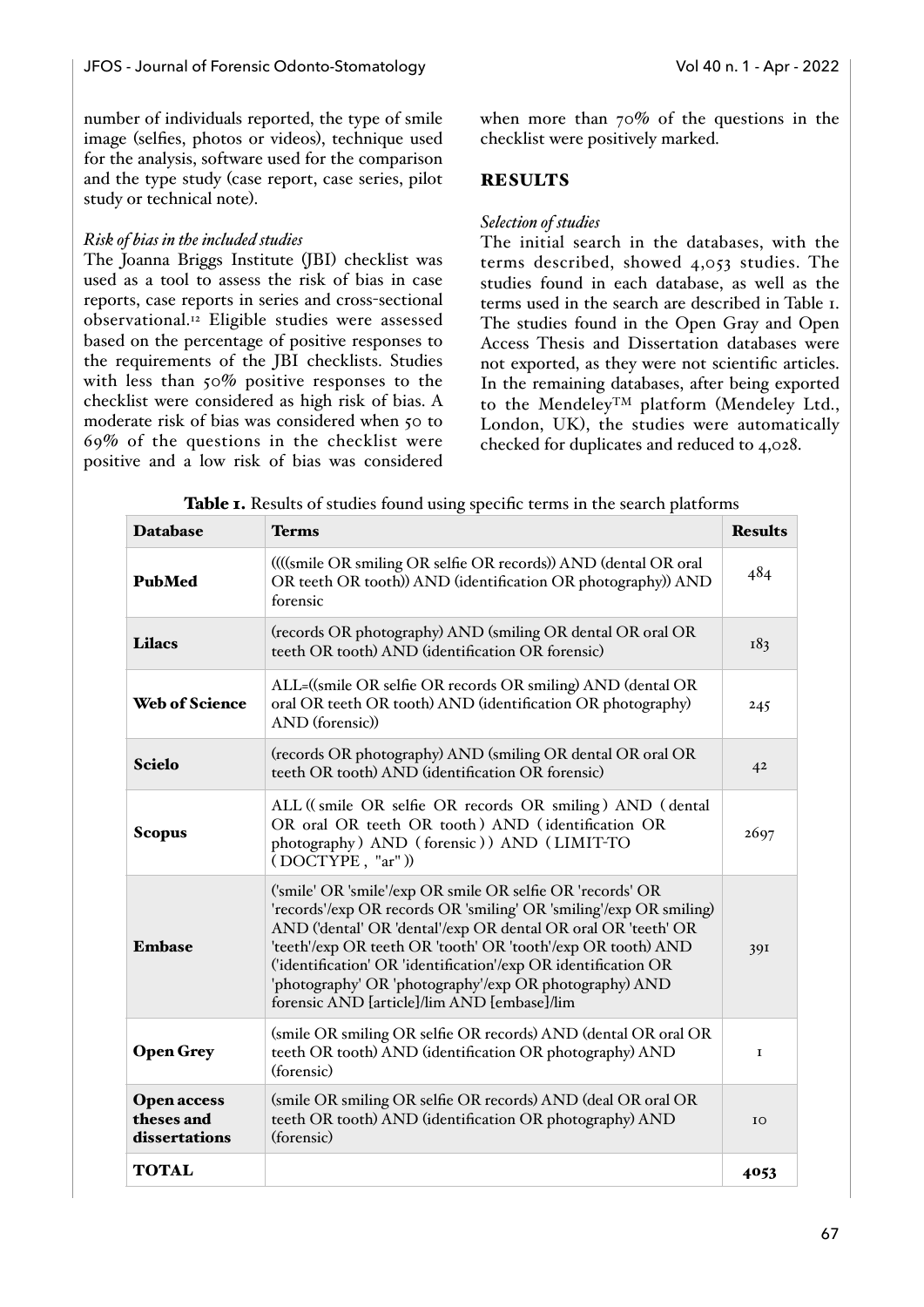The databases were first organized into directories. The exclusion by reading the title was performed in each folder, removing 3,644 studies in this phase. 384 articles were left for reading the summary in all folders. These were grouped into a single folder and checked for duplicates again. After checking, the number of studies for reading the summary was 274. In this phase, 214 studies were excluded, leaving 50 studies for complete reading. The studies were carefully read and, of these, 35 were excluded because they did not meet the proposed eligibility criteria. Studies that did not use the smile image for human identification, did not describe which identification technique was used or that presented different designs from the one proposed were excluded. At each stage of the filtering process, in case of doubt, the study was continued for the next phase. Thus, 15 eligible studies remained.

Of the remaining 15 studies, four of them were not obtained in full; they were requested from the respective corresponding author, but without success. During the data extraction phase, in the analysis of the references used in the eleven available eligible studies, three more studies that met the eligibility criteria were found and attached. Thus, this systematic review was conducted with fourteen eligible articles (Figure 1).



#### Figure 1. Screening process for eligible studies

## *Characteristics of selected studies*

The studies were published between the years 1994 and 2019. The most prevalent countries were Brazil (n = 6) and Italy (n = 3), followed by the United States  $(n = 2)$ , Australia  $(n = 1)$ , Malaysia  $(n = 1)$  and the United Kingdom  $(n = 1)$ (Table 2).

Except for study  $#2,44$  related to a child, all individuals reported were adults.

The studies were developed with volunteers (patients)  $(n = 3)$  and with cadavers  $(n = 11)$ . Most studies were case reports  $(n = \text{II})$ , followed by a pilot study  $(n = 2)$  and technical note  $(n = 1)$ .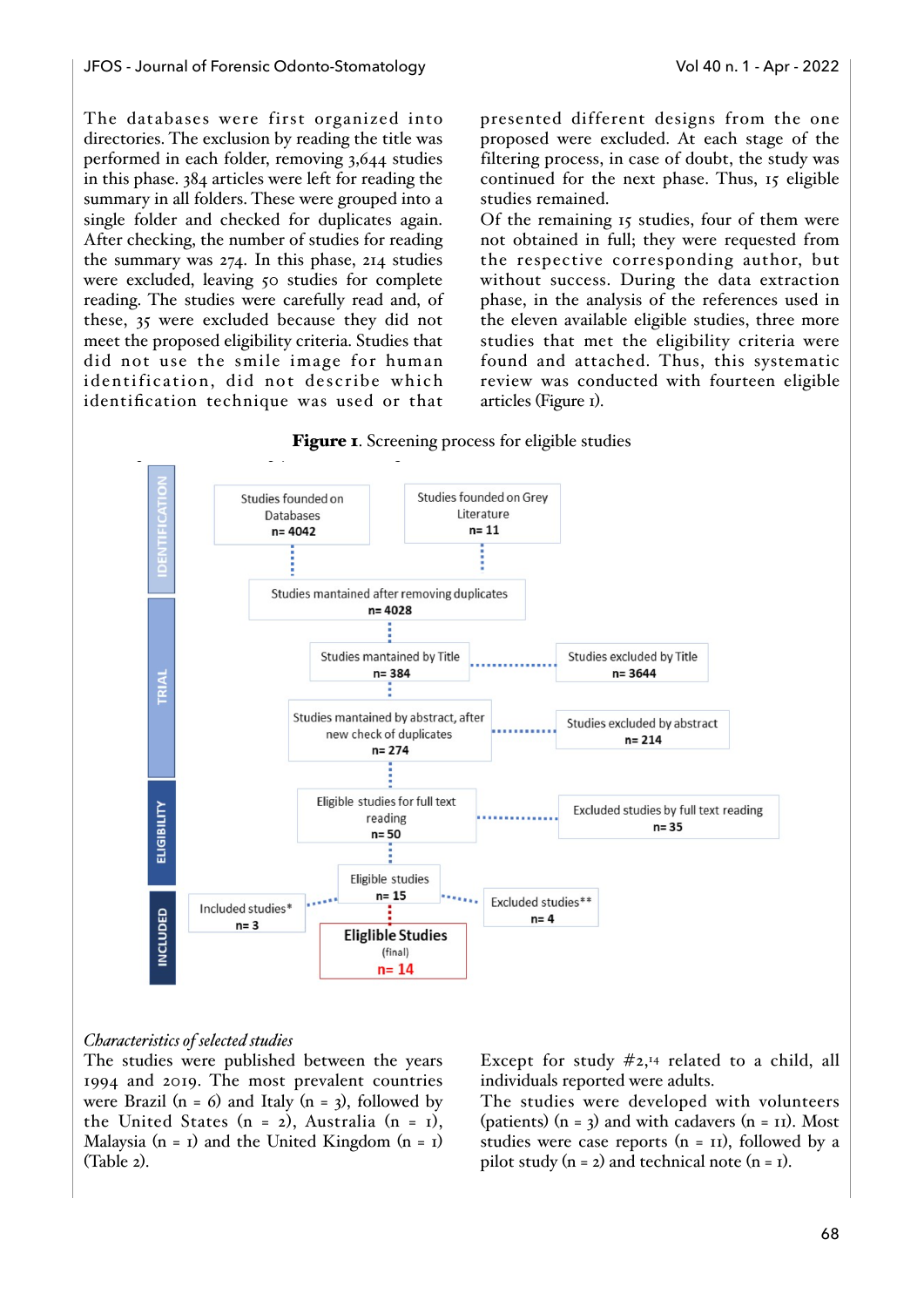Except for study  $\#2,44$  all studies used AM photographs for comparative analysis. Of those studies that used photographs, only study  $\#II^{21}$  specified that the photographs used were selfies. Study #214 used images captured from a video (frames) filmed by the victim's family.

Three techniques of comparative analysis of AM / PM or simulated data were performed. The techniques were: direct comparative analysis of morphological characteristics, overlapping images and incisal smile line. Three studies used two combined techniques: incisal smile line and image overlay.<sup>5,14,21</sup>

The tools used for comparative analysis were Adobe Photoshop® (n = 8), PowerPoint® (n = 1) and CorelDRAW  $X7^{8}$  (n = 1). In four studies, tools were not used or specified, and in study  $#14^{23}$  a comparative metric formula created for the study was used.

In all studies, the result of the analysis was decisive. In the case reports, the analysis resulted in positive identifications of the individuals. In the pilot and technical note studies, the simulated technique used was considered satisfactory to be used in real cases of human identification. All the methodological data described above, as well as the studies in which they were used, are detailed in Table 3.

| Table 2. Eligible studies, selected from the initial search and organized in chronological order of |                                    |  |  |
|-----------------------------------------------------------------------------------------------------|------------------------------------|--|--|
|                                                                                                     | publication in scientific journals |  |  |

| #                        | <b>Autors</b>                            | Year | Country                 | Journal                                                                                                           | <b>Title</b>                                                                                                                                |  |  |
|--------------------------|------------------------------------------|------|-------------------------|-------------------------------------------------------------------------------------------------------------------|---------------------------------------------------------------------------------------------------------------------------------------------|--|--|
| I                        | Phrabhaka<br>ran <sup>13</sup>           | 1994 | Malaysia                | Medical Journal of<br>Malaysia                                                                                    | Identification from dental characteristics                                                                                                  |  |  |
| $\mathbf{2}$             | Marks et<br>al. <sup>14</sup>            | 1997 | United<br><b>States</b> | <b>Forensic Science</b><br>International                                                                          | Digital Video Image Capture in Establishing<br>Positive Identification                                                                      |  |  |
| 3                        | Whittaker<br>et al. <sup>15</sup>        | 1998 | United<br>Kingdom       | British Journal of<br>Orthodontics                                                                                | Orthodontic Reconstruction in a Victim of<br>Murder                                                                                         |  |  |
| $\overline{\mathbf{4}}$  | Al-Amad<br>et al. $16$                   | 2006 | Australia               | Journal of Forensic<br>Craniofacial identification by computer-<br>Odonto-Stomatology<br>mediated superimposition |                                                                                                                                             |  |  |
| 5                        | De Angelis<br>et al.                     | 2007 | Italy                   | International Journal of<br>Legal Medicine                                                                        | Dental superimposition: a pilot study for<br>standardising the method                                                                       |  |  |
| 6                        | Silva et<br>a1.6                         | 2008 | <b>Brazil</b>           | Journal of Forensic<br>Odonto-Stomatology                                                                         | Forensic odontology identification using smile<br>photograph analysis - case reports                                                        |  |  |
| 7                        | <b>Bollinger</b><br>et al. <sup>18</sup> | 2009 | United<br><b>States</b> | Journal of Forensic<br>Sciences                                                                                   | GrinLine Identification Using Digital Imaging<br>and Adobe Photoshop                                                                        |  |  |
| 8                        | <b>Tinoco et</b><br>al. <sup>19</sup>    | 2010 | <b>Brazil</b>           | Journal of Forensic<br>Odonto-Stomatology                                                                         | Dental anomalies and their value in human<br>identification: a case report                                                                  |  |  |
| 9                        | <b>Terada</b> et<br>a1.20                | 2OII | <b>Brazil</b>           | Revista de Odontologia<br>da UNESP                                                                                | Human identification in forensic dentistry from a<br>photographic record of smile: a case report                                            |  |  |
| $\mathbf{I}$<br>$\bf{o}$ | Silva et al.5                            | 2015 | <b>Brazil</b>           | American Journal of<br>Forensic Medical and                                                                       | Human Identification Through the Analysis of<br>Smile Photographs                                                                           |  |  |
| II                       | <b>Miranda</b><br>et al. <sup>21</sup>   | 2016 | <b>Brazil</b>           | <b>Forensic Science</b><br>International                                                                          | An unusual forensic of human identification:<br>Use of selfie photographs                                                                   |  |  |
| <b>I2</b>                | Silva et al.7                            | 2016 | <b>Brazil</b>           | Revista Brasileira de<br>Odontologia Legal                                                                        | Computerized dental delimitation of incisal edges in<br>smile photographs with forensic purposes                                            |  |  |
| 13                       | Olivieri et<br>al. <sup>22</sup>         | 2018 | Italy                   | <b>Forensic Science</b><br>International                                                                          | Challenges in the identification of dead migrants<br>in the Mediterranean: the case study of the<br>Lampedusa shipwreck of October 3rd 2013 |  |  |
| 14                       | Santoro et<br>al. <sup>23</sup>          | 2019 | Italy                   | Journal of Forensic<br>Odonto-Stomatology                                                                         | Personal identification through digital photo<br>superimposition of dental profile: a pilot study                                           |  |  |

\* Number assigned to each study found, according to the chronological order of publication in a scientific journal.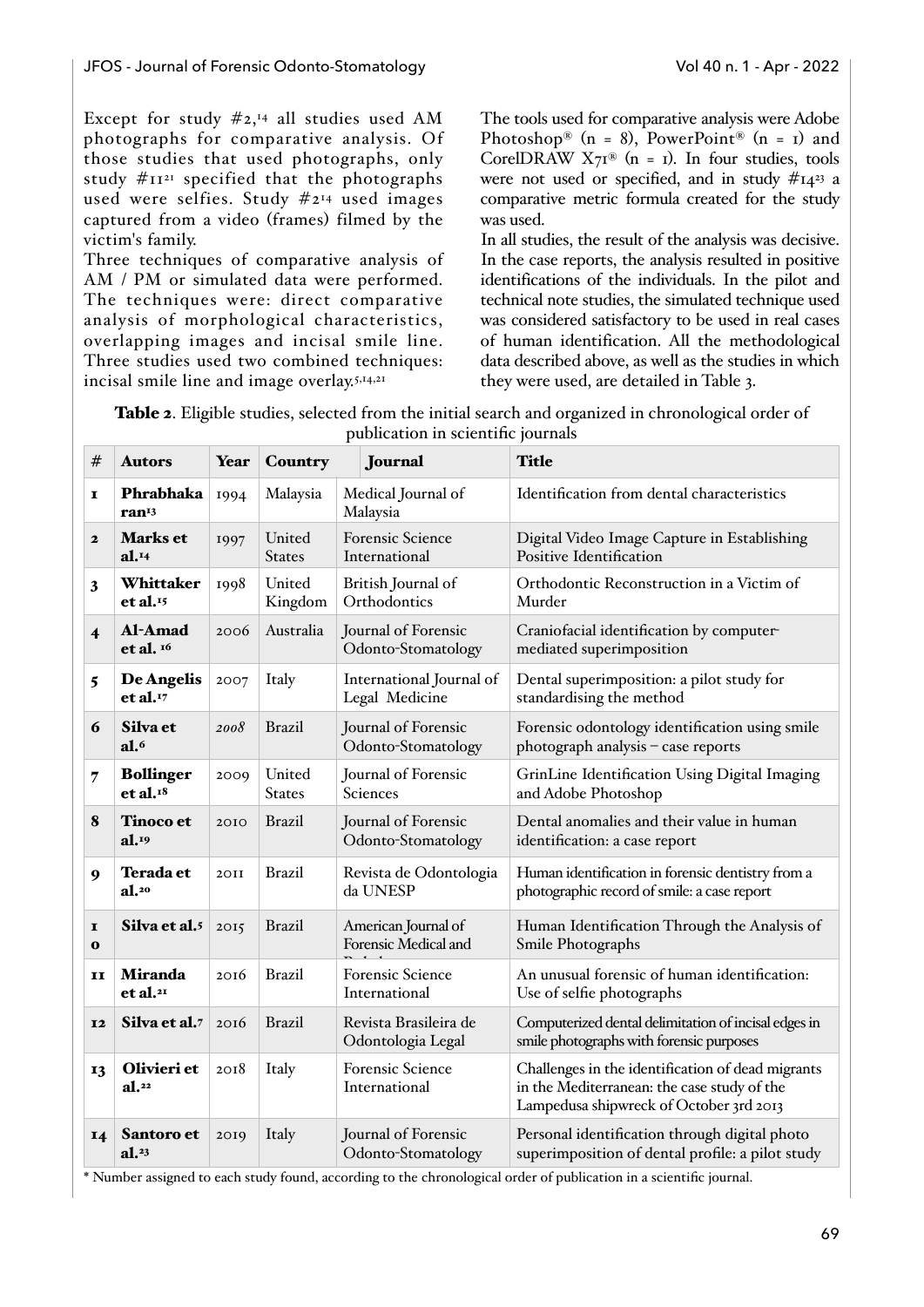| $\ast$ | <b>Sample</b>                                                                | <b>radic 3.</b> Includudgical data extracted from the engine studies<br><b>Analysis Technic</b> | Image                                                                                | <b>Tool</b>                              | <b>Identification</b> | <b>Type of</b><br>study |
|--------|------------------------------------------------------------------------------|-------------------------------------------------------------------------------------------------|--------------------------------------------------------------------------------------|------------------------------------------|-----------------------|-------------------------|
| I      | -Charred body<br>(female)<br>-Charred body<br>(female)                       | Direct comparison of<br>morphological<br>characteristics in AM /<br>PM images                   | Non-clinical<br>photographs taken by<br>third parties (provided by<br>the family)    |                                          | Positive              | Cases<br>Series         |
| 2      | Infant skeletal<br>remains (female)                                          | Smile lines and AM / PM<br>image overlay comparing<br>morphological<br>characteristics          | Video frames recorded<br>by third parties (provided<br>by the family)                | Adobe <sup>®</sup><br>Photoshop®         | Positive              | Case<br>Report          |
| 3      | Skeletal remains<br>(female)                                                 | Overlapping AM / PM<br>images comparing<br>morphological<br>characteristics                     | Non-clinical<br>photographs taken by<br>third parties (provided by<br>the family)    |                                          | Positive              | Case<br>Report          |
| 4      | Putrified body<br>(male)                                                     | Overlapping AM / PM<br>images comparing<br>morphological<br>characteristics                     | Non-clinical<br>photographs taken by<br>third parties (provided by<br>the family)    | Adobe <sup>®</sup><br>Photoshop®         | Positive              | Case<br>Report          |
| 5      | Pictures, plaster<br>casts and<br>volunteers                                 | Image overlay (provided<br>and simulated) and<br>comparison with your<br>plaster casts          | Photographs taken<br>by the authors for<br>the tests                                 | Adobe <sup>®</sup><br>Photoshop®         | Satisfactory          | Pilot<br>Study          |
| 6      | -Putrifiedbody (male)<br>-Skeletal remains<br>(female)<br>-Charredbody(male) | Overlapping AM / PM<br>images comparing<br>morphological<br>characteristics                     | Non-clinical<br>photographs taken by<br>third parties (provided<br>by the family)    |                                          | Positives             | Cases<br>Series         |
| 7      | Volunteers                                                                   | Overlapping images<br>(provided and simulated)<br>comparing morphological<br>characteristics    | Photographs taken<br>by the authors for<br>the tests                                 | Adobe <sup>®</sup><br>Photoshop®         | Satisfactory          | Technical<br>Note       |
| 8      | Charred body<br>(female)                                                     | Direct comparison of<br>morphological<br>characteristics in AM /<br>PM images                   | Non-clinical<br>photographs taken by<br>third parties (provided by<br>the family)    | Adobe®<br>Photoshop®                     | Positive              | Case<br>Report          |
| 9      | Skeletal remains<br>(male)                                                   | Direct comparison of<br>morphological<br>characteristics in AM /<br>PM images                   | Non-clinical<br>photographs taken by<br>third parties (provided by<br>the family)    | Adobe <sup>®</sup><br>Photoshop®         | Positive              | Case<br>Report          |
| 10     | Charred body<br>(male)                                                       | Smile lines and AM / PM<br>image overlay comparing<br>morphological<br>characteristics          | Non-clinical<br>photographs taken<br>by third parties<br>(provided by the<br>family) | $\text{Adobe}^{\circledR}$<br>Photoshop® | Positive              | Case<br>Report          |
| 11     | Charred body<br>(male)                                                       | Smile lines and AM / PM<br>image overlay comparing<br>morphological<br>characteristics          | Selfies                                                                              | CorelDR<br>$AWX7I^®$                     | Positive              | Case<br>Report          |

Table 3. Methodological data extracted from the eligible studies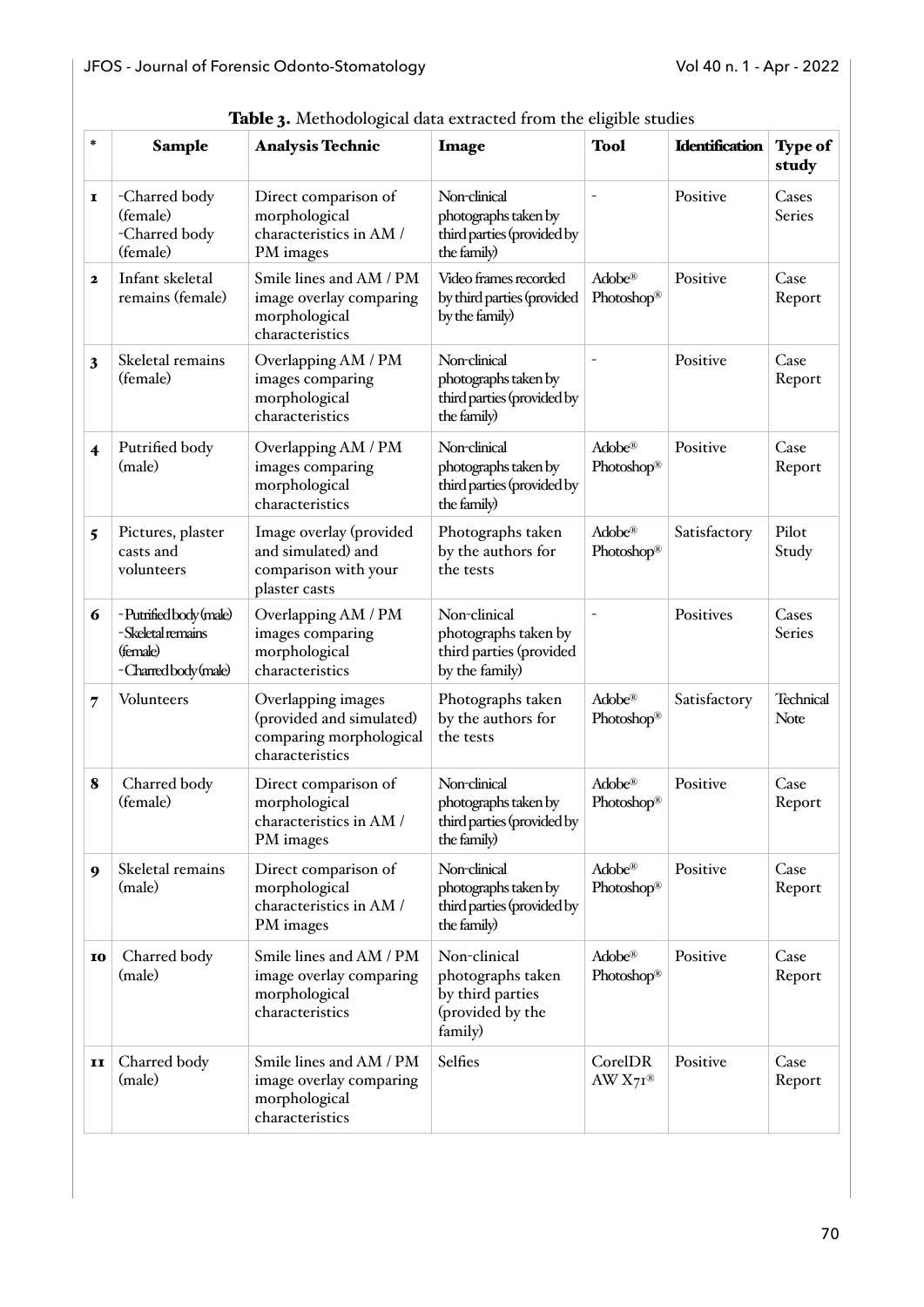| <b>12</b> | Charred and<br>putrefied body<br>(male) | Smile line (lower arch)                                                     | Non-clinical<br>photographs taken<br>by third parties<br>(provided by the<br>family) | PowerPoint <sup>®</sup>           | Positive     | Case<br>Report  |
|-----------|-----------------------------------------|-----------------------------------------------------------------------------|--------------------------------------------------------------------------------------|-----------------------------------|--------------|-----------------|
| 13        | Shipwreck (8)                           | Overlapping AM / PM<br>images comparing<br>morphological<br>characteristics | Non-clinical<br>photographs taken<br>by third parties<br>(provided by the<br>family) |                                   | Positive     | Cases<br>Series |
| 14        | <b>Volunteers</b>                       | Image overlay (simulated)                                                   | Photographs taken<br>by the authors for<br>the tests                                 | $Adobe^{\circledR}$<br>Photoshop® | Satisfactory | Pilot<br>Study  |

\* Number assigned to each study found, in chronological order of publication as shown in table 2. Adobe® Photoshop® (Adobe Inc.TM, San Jose, California, USA); CorelDRAW X71® (Corel CorporationTM Ottawa, Ontario, Canada); PowerPoint® (Microsoft CorporationTM Redmond, Washington, USA).

### *Risk of bias in the included studies*

All eligible studies were considered to be at low risk of bias. In the eight case reports, seven of them were rated 100% based on the checklist responses,5,7,14,16,19-21 while one study had 90% of positive responses.15 Of the three case series, two of them had 80% of positive responses6,13 and one obtained 70% of the positive responses.22 When it comes to the two detected pilot studies, one obtained  $100\%$  of the positive responses<sup>23</sup> and one obtained 90% of the positive responses.17 For the technical note study type, the checklist was used for studies of the case report type; this study obtained 90% positive responses.18

### DISCUSSION

In human identification, the availability, quantity and quality of AM data is fundamental. Challenging cases, however, include victims with no clinical/dental AM records, such as clandestine migrants,22,23 victims that never had dental appointments, or victims that were treated by dentists that could not be tracked.21,24 The analysis of smile photographs emerges as an alternative tool for the process of human identification by forensic odontology.<sup>22</sup>

Depending on the photograph available, the analysis of smile images can be performed in different ways. When the record is of good quality, visualization of the anterior teeth may be sufficient to detect distinctive features of the dentition.<sup>21</sup> In this type of analysis, morphological characteristics are evaluated, such as the shape of the crowns, gingival contours, incisal edges, dental anomalies and distance and alignment between the teeth. 6,21 In the

pioneering study proposed by McKenna (1986),<sup>25</sup> 1,000 individuals had their smiles evaluated from photographs. Of these, 76.7% had distinctive dental characteristics that would identify them.

The images posted on users' profile of social media tend to show the best version of the individual. Happiness, in this context, may be expressed through the smile. Eventually, dental features of interest for human identification may be detected.26 This scenario endorses the importance of forensic odontologists not only during PM data collection and reconciliation, but also during the AM data search analysis.4

In summary, the eligible studies detected in this review presented three main methods for evaluating teeth in photographs - direct morphological analysis, image overlap and comparison of smile lines. Each method has advantages and disadvantages and is adopted depending on the case. Direct morphological analysis is performed pairwise between the AM photograph of the victim and the PM examination of the decea sed. A direct comparison consists of visualizing dental features simultaneously AM and PM – similarly to the use of an atlas. In general, AM photographs must have quality high enough to enable magnification with pixelization. The direct comparison focuses on exploring an overview of the available AM evidence (that could include distinctive shape and angulation of teeth, for instance).6 The analysis of details in size and minor morphological features of teeth is hampered in the direct comparison. Image overlap, on the other hand, allows the visualization of the AM and PM data in the same spatial position. In this context, PM photographs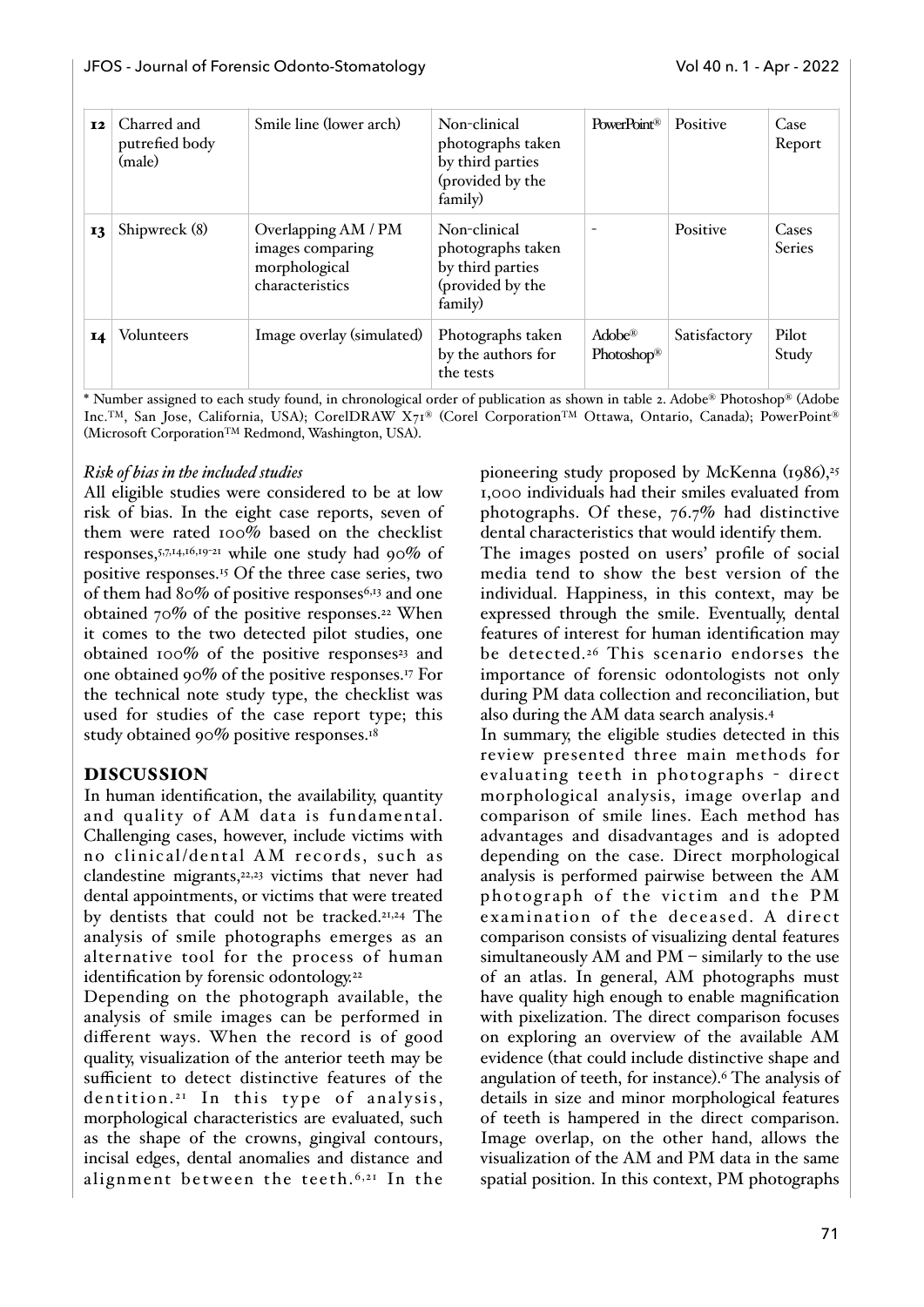reproducing the AM position and photographic frame is necessary. Taking anatomic references between AM and PM images (e.g. canines), computerized superimposition is performed. Normally, the reference points used are based on hard tissue (bones and teeth) because soft tissue is usually damaged or dehydrated PM. A drawback in image overlap is the need of basic knowledge in computer software for image manipulation. Preferably, image overlay-based software packages are preferred. Alternatively, software packages that allow the manipulation of image transparency are used.18,21 The analysis of smile lines focus on the incisal edges of the anterior teeth and may lead to a more visual representation of the similarities and discrepancies between AM and PM data, but this technique is restricted by the visualization of the anterior teeth on the photograph, image quality, and malalignment of anterior teeth. More evident distinctiveness is found in the deceased that present crowding, while more challenging cases are found within victims that have well-aligned teeth.5,6 It must be noted that the analysis of the smile line is based on a considerably reduced part of the crowns (incisal edges only) – and, so far, the uniqueness of the anatomy of anterior teeth is disputable in the scientific literature.<sup>27</sup> Hence, these techniques should be used in combination with other means for human identification.<sup>28</sup> Even the different techniques for the analysis of nonclinical photographs can be combined in a single case.5,6,14,21

According to Miranda et al.  $(2016)$ ,<sup>21</sup> the smile analysis technique using photographs shows good results. As disadvantages, on the other hand, the authors highlight the limited number of visible teeth, the low quality of the available images and the potential manipulation of the image by the victim while still alive.6 On limitations of the technique for the analysis of smile lines, Silva et al. (2016)7 highlight three points that require the attention of the expert: The first is in relation to the quality of the images, in which, in low quality, that can influence the expert to erroneously trace the smile line; Secondly, aesthetic modifications that can "correct" a possibly individualizing characteristic of the victims, such as crowding, fractures and rotations. The third point refers to peri or PM tooth modifications. In cases of charred or body remains, tooth loss and alterations are common, which can impair the analysis of the smile line.

As photographs are two-dimensional images of a three-dimensional structure, PM images should try to reproduce the angulation and characteristics of the AM collection. To this end, experts should strive for AM data collection before the cadaveric examination.24 It is also important to pay attention to the laterality of the images.29 Some types of photographs, especially selfies, may be mirrored, creating confusion about the position in which the features appear in each photograph.

Although the existing limitations, the analysis of non-clinical photographs is considered an adjuvant for human identification in the current scientific literature.

### **CONCLUSIONS**

Studies found in the literature on the analysis of non-clinical images for human identification have shown useful application of this technique in practice. The modalities of the technique were considered fast, accurate and low cost, and should be associated with other existing methods with known scientific reliability.

#### REFERENCES

- 1. INTERPOL. Disaster Victim Identification Guide 2018 [Internet]. [updated 2018, cited 2021 Aug 09]; [Available from: https://www.interpol.int/How](https://www.interpol.int/How-we-work/Forensics/Disaster-Victim-Identification-DVI)-we-work/ [Forensics/Disaster](https://www.interpol.int/How-we-work/Forensics/Disaster-Victim-Identification-DVI)-Victim-Identification-DVI.
- 2. Kapila R, Nagesh KS, Iyengar AR, Mehkri S. Sexual dimorphism in human mandibular canines: a radiomorphometric study in South Indian population. *J Dent Res Dent Clin Dent Prospects*.  $20II;5(2):5I-54.$
- 3. Hinchliffe J. Forensic odontology, part 1. Dental identification. *Br Dent J.* 2011; 210:219-224.
- 4. Fernandes LCC, Bento MIC, Oliveira JA, Soriano EP, Santiago BM, Rabello PM. Post-mortem identification in Forensic Dentistry through smile photographs: a review of literature. *Rev Bras Odontol Leg RBOL*. 2017;4(3):57-66. [Portuguese]
- 5. Silva RF, Franco A, Souza JB, Picoli FF, Mendes SDSC, Nunes FG. Human identification through the analysis